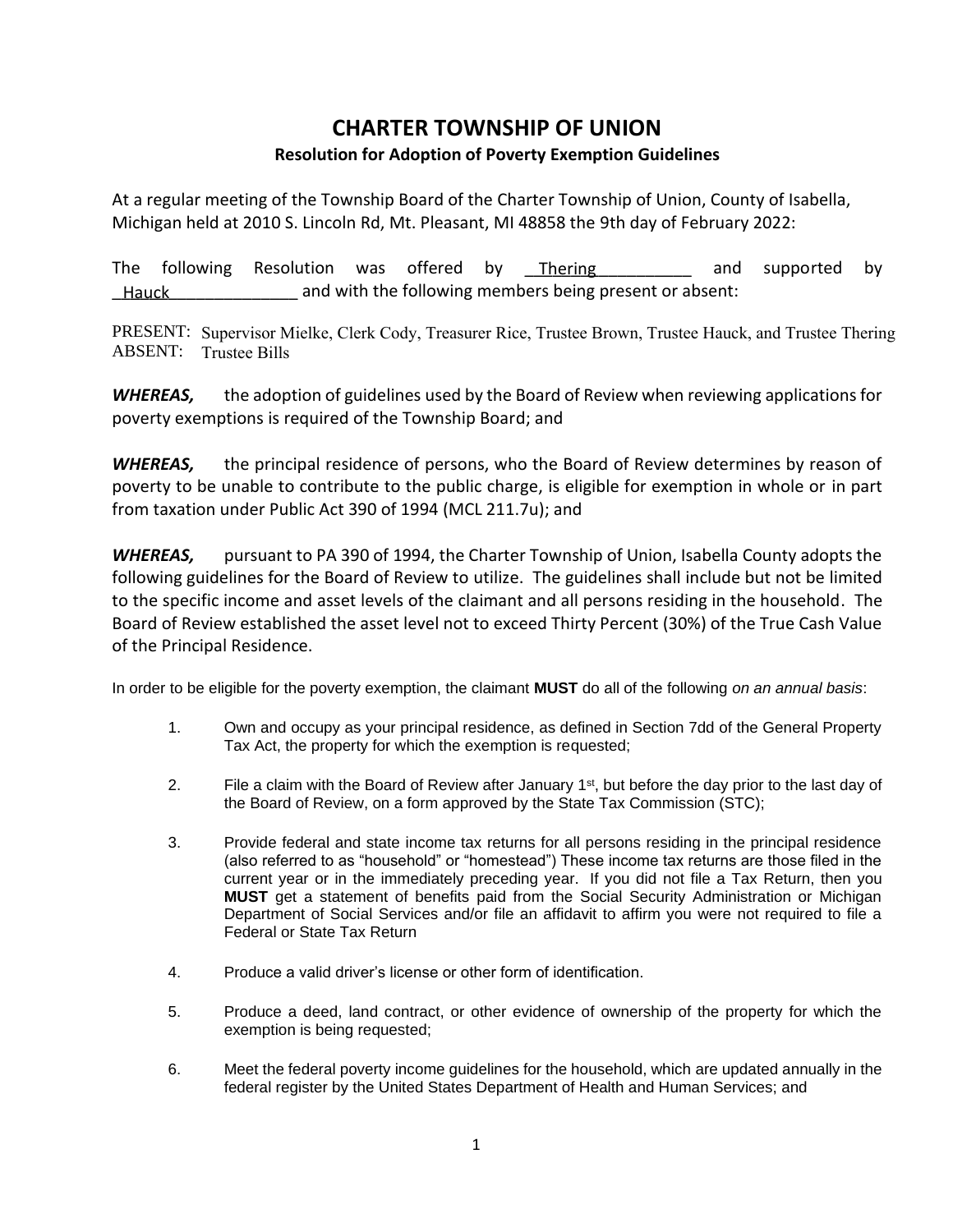7. Meet the *claimant and total household asset* levels set by the Charter Township of Union

## **INCOME & ASSET GUIDELINES FOR POVERTY EXEMPTIONS**

If your income exceeds the amounts shown **or** your assets exceed the amounts shown, you are NOT eligible for a Poverty Exemption.

**Income Eligibility Updated Annually by the State Tax Commission**

(Income levels are updated annually)

| <b>Size of Family Unit</b> | <b>Poverty Guidelines</b>     |
|----------------------------|-------------------------------|
|                            |                               |
|                            |                               |
| 3                          | Set Annually by STC Bulletin. |
| 4                          |                               |
| 5                          |                               |
| 6                          |                               |
|                            |                               |
| 8                          |                               |
| For Each Additional Person |                               |

## **Asset Eligibility**

Applicants shall not have combined assets exceeding 30% of the value of the principal residence to be eligible for consideration. Assets do not include the primary residence. Assets do not include 1 automobile per licensed driver residing in the primary residence.

## **GUIDELINES BY WHICH POVERTY EXEMPTIONS ARE DETERMINED**

Completed application form and all required documents and attachments MUST be filed with the Assessor's Office after January first and before the final meeting of the Board of Review in December.

Sign the form when you return it to the Assessor's Office.

NOTE: The filing of a claim constitutes an appearance before the Board of Review. Also, the dates for filing will be updated annually in accordance with the State of Michigan Property Tax Calendar.

- 1. The Board of Review determines if Income Standards have been met.
- 2. The Board of Review determines if the Asset Test have been met.
- 3. The Board of Review has a right to inspect the property, if needed.
- 4. The Board of Review will consider all revenue and non-revenue producing assets of the owner, co-owner and all members of the household. Any attempt to hide and/or shift assets to another person, business or corporation shall be grounds for denial.
- 5. Applications must be filed every year. If granted, the exemption is for one year only.
- 6. Applications will be reviewed by the Board of Review. The Board may ask applicants, or their authorized agents, to be physically present to answer questions. Teleconferencing for the purpose of asking questions of the applicant is allowable if the applicant is not able to attend.
- 7. Applicants, or their authorized agents, may have to answer questions regarding such subject as